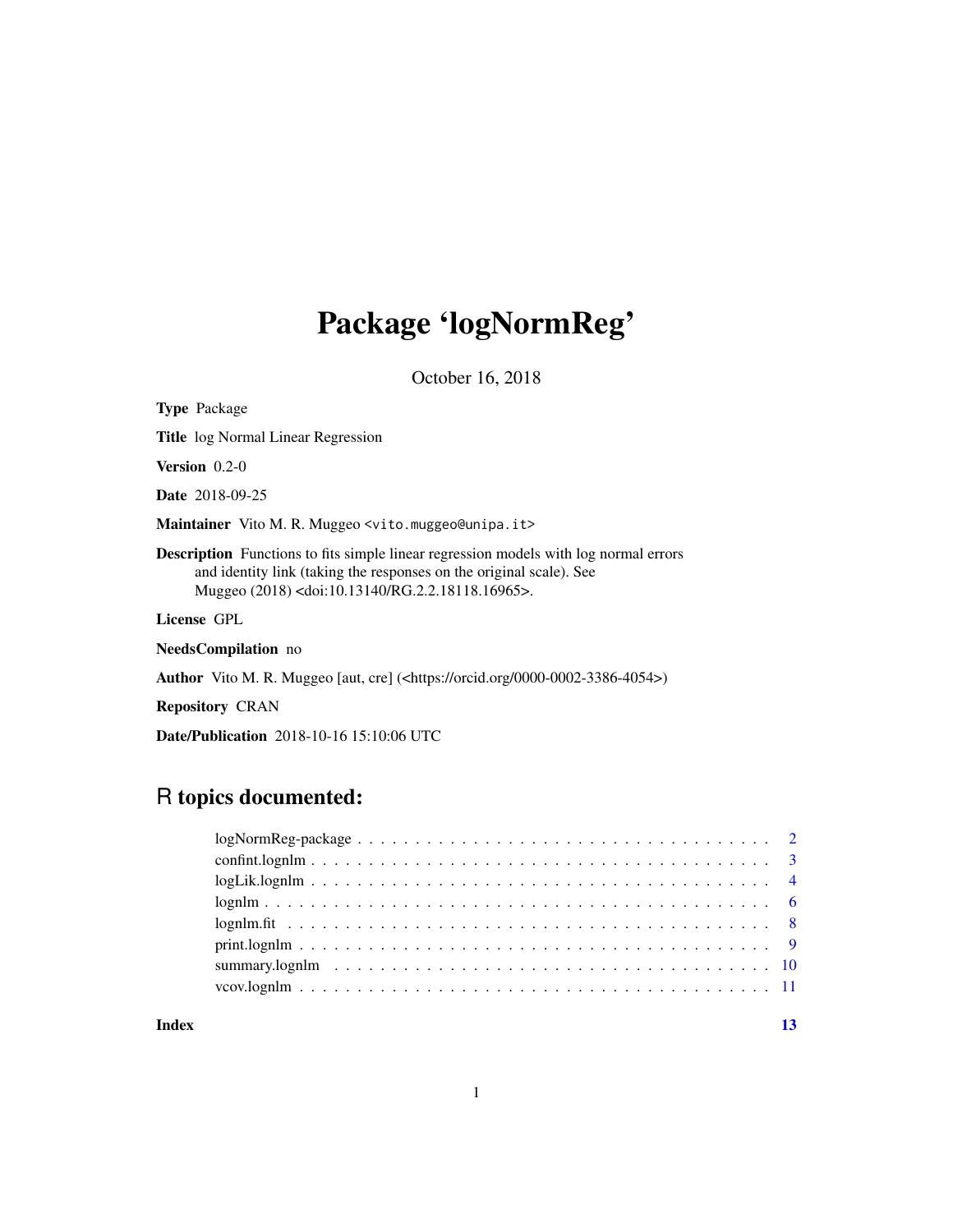<span id="page-1-0"></span>logNormReg-package *log Normal Linear Regression*

#### Description

Functions to perform and to display results from simple multiple linear regression with log Normal errors and identity link. Standard errors of estimates are based on the hessian or alternatively on the sandwich formula.

#### Details

| Package: | logNormReg |
|----------|------------|
| Type:    | Package    |
| Version: | $0.2 - 0$  |
| Date:    | 2018-09-25 |
| License: | GPL.       |

#### Acknowledgement

This package was inspired by a fruitful discussion with Andrew Beet (Marine Policy Center, Woods Hole Oceanographic Institution, U.S.).

#### Author(s)

Vito M.R. Muggeo <vito.muggeo@unipa.it>

#### References

Gustavsson, S., Fagerberg, B., Sallsten, G., Andersson, E. M. (2014). Regression Models for Log-Normal Data: Comparing Different Methods for Quantifying the Association between Abdominal Adiposity and Biomarkers of Inflammation and Insulin Resistance . *International Journal of Environmental Research and Public Health*, 11, 3521–3539.

Muggeo, V.M.R. (2018) A note on regression with log Normal errors: linear and piecewise linear modelling in R, doi: 10.13140/RG.2.2.18118.16965.

# See Also

See [lognlm](#page-5-1) for the main function with a toy example. See also package [gamlss](#page-0-0) for more general regression models including log Normal errors.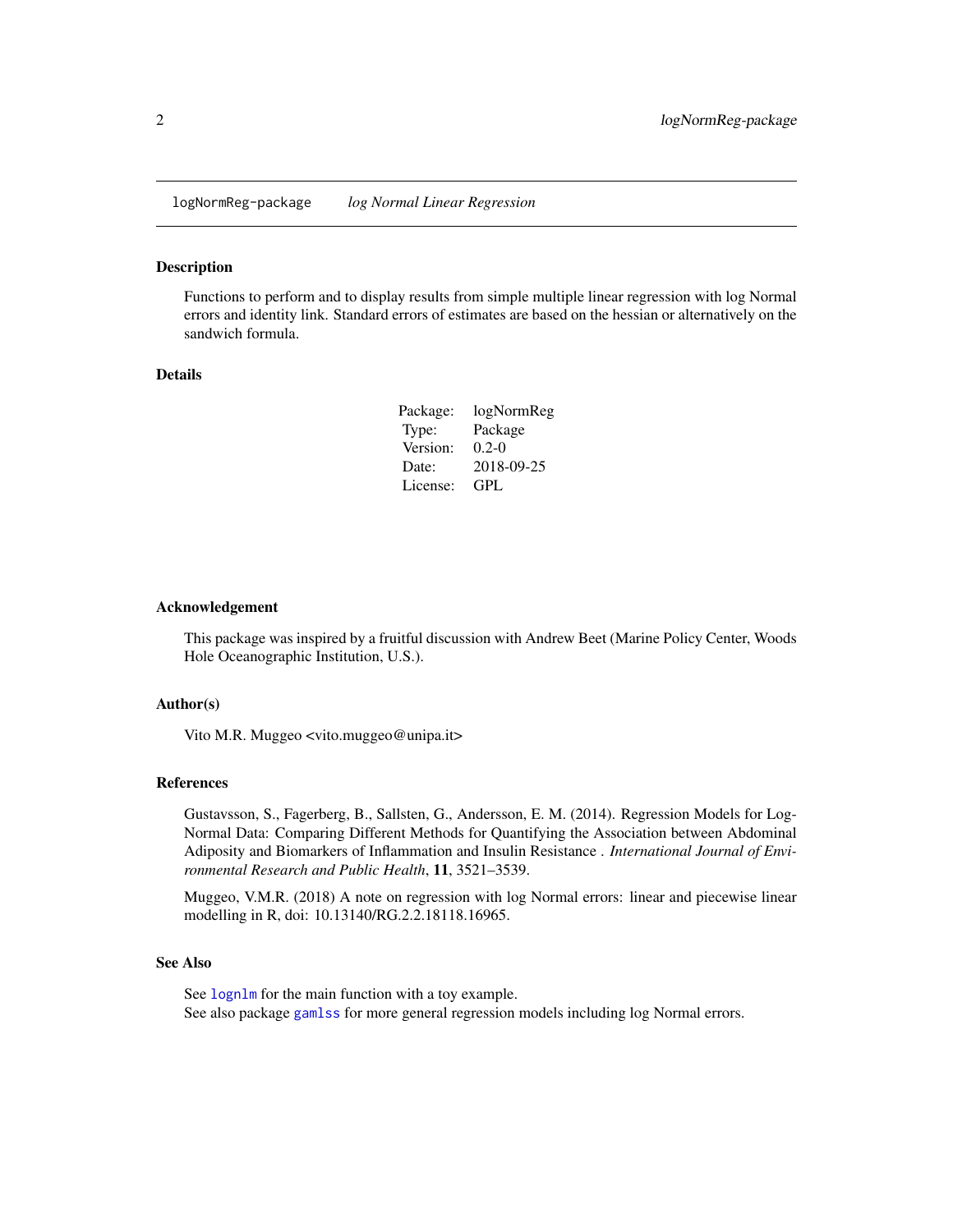<span id="page-2-0"></span>

# Description

Computes confidence intervals (based on the Gradient, Wald or Likelihood Ratio sattistic) for the linear parameters in a fitted 'lognreg' model.

# Usage

```
## S3 method for class 'lognlm'
confint(object, parm, level=0.95, type = c("gradient", "wald", "lrt"), ...)
```
# Arguments

| object | a fitted lognreg object.                                                                                                                                                                                                                                                                                                                                                                                                                                                                                                                                                     |
|--------|------------------------------------------------------------------------------------------------------------------------------------------------------------------------------------------------------------------------------------------------------------------------------------------------------------------------------------------------------------------------------------------------------------------------------------------------------------------------------------------------------------------------------------------------------------------------------|
| parm   | the parameter of interest. Numeric (covariate number) or character (covariate<br>name).                                                                                                                                                                                                                                                                                                                                                                                                                                                                                      |
| level  | the required confidence level (default to 0.95).                                                                                                                                                                                                                                                                                                                                                                                                                                                                                                                             |
| type   | Which statistics should be used? Currently "wald", "gradient", or "lrt".<br>Names can be abbreviated. If object has been obtained with lik=FALSE, only<br>type="wald" is permitted.                                                                                                                                                                                                                                                                                                                                                                                          |
| .      | Other optional arguments to be passed on the internal functions. Ignored if<br>type="wald", otherwise these can be:<br>- $\lim$ to specify the range of the evaluation points (default to $(-3,3)$ ) resulting in<br>the interval $\hat{\beta} \pm 3 \times \text{SE}(\hat{\beta})$ );<br>- values to set explicitly the evaluation point(s);<br>- return val to return (if TRUE) the evaluation points and the corresponding<br>statistic values (useful to plot the profiled statistic). If the supplied values in-<br>cludes just one scalar, return, val is set to TRUE. |

#### Details

Confidence intervals are computed and returned. Currently only the Wald, Gradient or Likelihood ratio statistic can be used.

#### Value

The end-points of confidence intervals.

# Author(s)

Vito Muggeo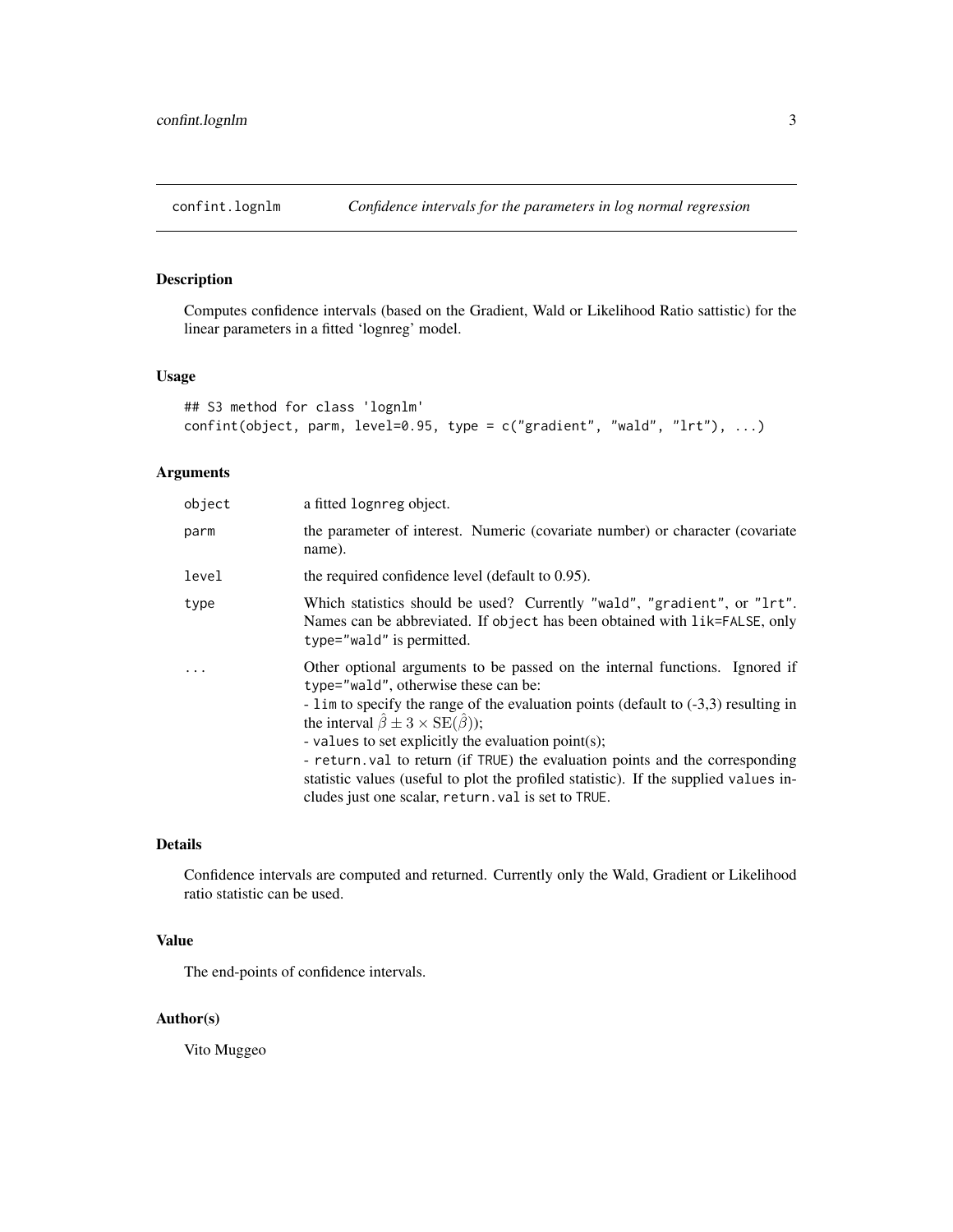#### <span id="page-3-0"></span>References

For a gentle and general introduction about the likelihood-based statistics (including the gradient) see

Muggeo V.M.R., Lovison G. (2014), The 'three plus one' likelihood-based test statistics: unified geometrical and graphical interpretations. *The American Statistician*, 68, 302-306.

# See Also

[lognlm](#page-5-1)

### Examples

```
n=50
s=.4
set.seed(1515) #just to get reproducible results..
#covariates
x<-seq(.1,10,l=n)
z<-rnorm(n)
#response
mu<- 10+.5*x- z #linear regression function
y<-rlnorm(n, log(mu)-s^2/2, s) #data..
o<- lognlm(y~x+z) #the model
confint(o, "x", type="g")
confint(o, "z", type="w") #same than confint.default(o)
```
# logLik.lognlm *Log Likelihood for log Normal linear regression*

# Description

The function returns the log-likelihood value of the log Normal linear regression model evaluated at the estimated coefficients

#### Usage

```
## S3 method for class 'lognlm'
logLik(object, full=FALSE, ...)
```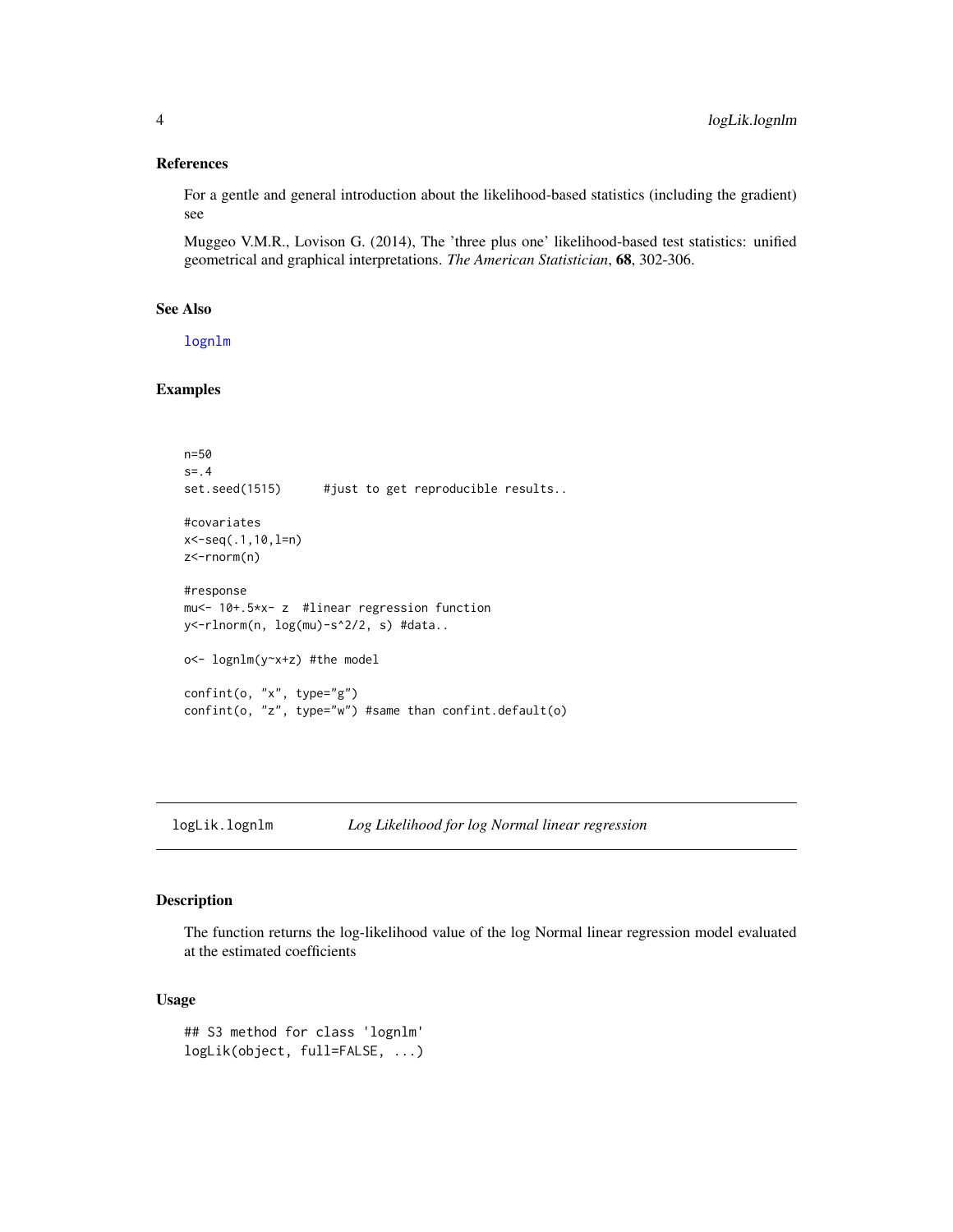# <span id="page-4-0"></span>logLik.lognlm 5

#### Arguments

| object                  | A lognlm fit returned by lognlm()                                                                                                                |
|-------------------------|--------------------------------------------------------------------------------------------------------------------------------------------------|
| full                    | If FALSE, only the <i>kernel</i> of the log likelihood is returned, otherwise the complete<br>log likelihood (with terms depending on data only) |
| $\cdot$ $\cdot$ $\cdot$ | optional arguments (nothing in this method).                                                                                                     |

#### Details

If object has been obtained via lognlm(.., lik=TRUE), logLik.lognlm returns the log like- $\sum((\log(y_i)-\log(\hat{\mu}_i))^2)$ . lihood (kernel or complete, depending on argument full), otherwise the sum of log residuals,

# Value

The log likelihood (or the sum of log residuals squared) of the model fit object

### Author(s)

Vito Muggeo

#### See Also

[lognlm](#page-5-1)

#### Examples

```
# o is the fit object, see ?lognlm
n=50
s=.4
#covariates
x<-seq(.1,10,l=n)
#response
set.seed(1234) #just to get reproducible results..
mu<- 10+.5*x #linear regression function
y<-rlnorm(n, log(mu)-s^2/2, s) #data..
o<- lognlm(y~x) #the model
```
logLik(o) #the kernel log likelihood value logLik(o, full=TRUE)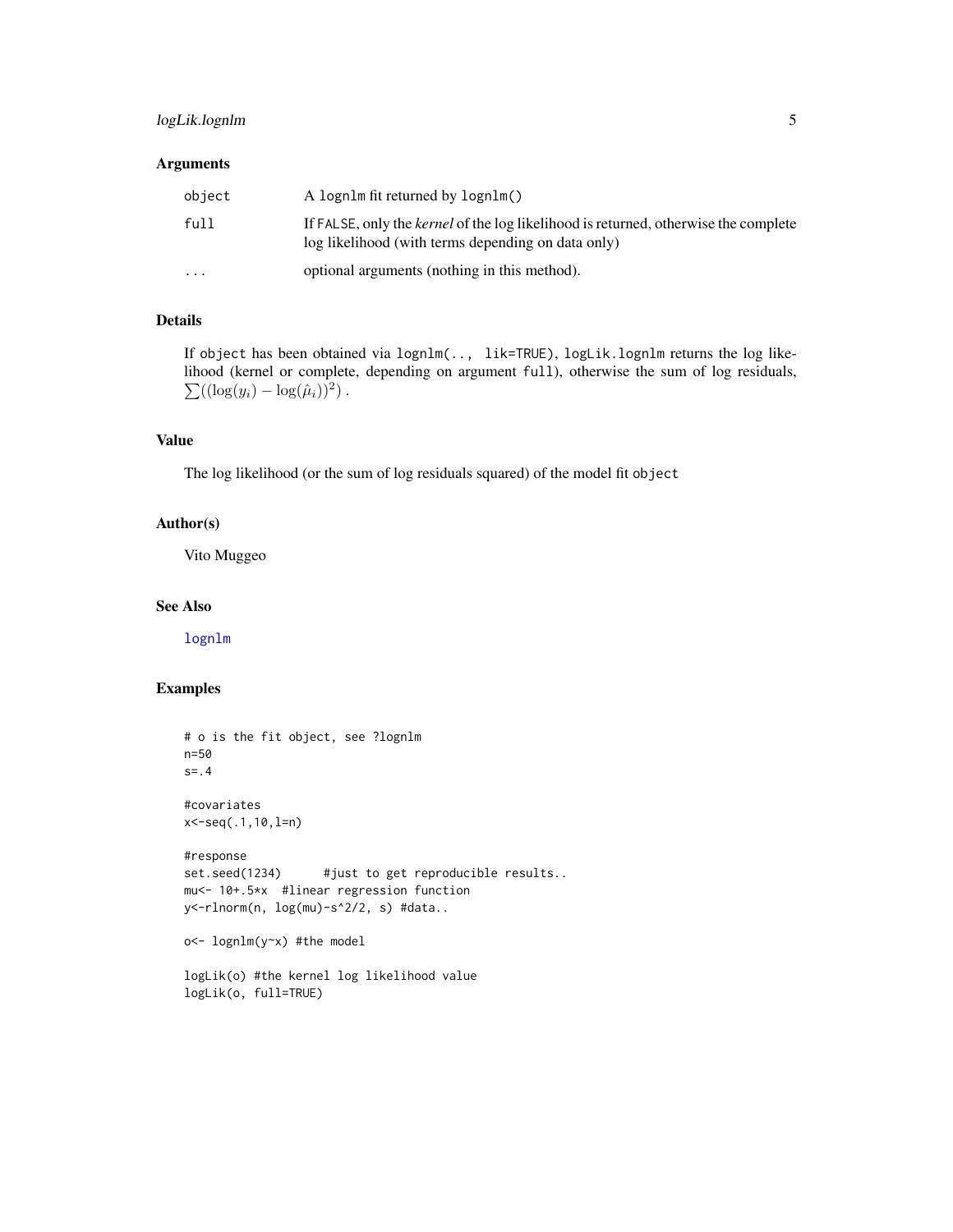<span id="page-5-1"></span><span id="page-5-0"></span>

# Description

The function fits simple multiple linear regression models with log Normals erros. Two objectives as well as two optimizing functions can be used.

# Usage

```
lognlm(formula, data, subset, weights, na.action, y = TRUE, start, model = TRUE,
      \text{lik} = \text{TRUE}, \text{ opt} = \text{c("nlminb", "optim"), ...}
```
# Arguments

| formula   | a standard R formula with response and explanatory variables (and possible off-<br>set) specifying the regression model being fitted.                                                                                                                                                                                                                                                                                                         |
|-----------|-----------------------------------------------------------------------------------------------------------------------------------------------------------------------------------------------------------------------------------------------------------------------------------------------------------------------------------------------------------------------------------------------------------------------------------------------|
| data      | an optional data frame, list or environment containing some or all the variables<br>in the model.                                                                                                                                                                                                                                                                                                                                             |
| subset    | an optional vector specifying a subset of observations to be used in the fitting<br>process.                                                                                                                                                                                                                                                                                                                                                  |
| weights   | an optional vector of weights to be used in the fitting process. Currently unim-<br>plemented.                                                                                                                                                                                                                                                                                                                                                |
| na.action | an optional vector of weights to be used in the fitting process.                                                                                                                                                                                                                                                                                                                                                                              |
| У         | logical. If TRUE the response vector is returned as y in the fit object.                                                                                                                                                                                                                                                                                                                                                                      |
| start     | (optional) starting values of the parameter to be estimated. If start is missing<br>they are computed via ordinary least squares with the intercept $\hat{\beta}_0$ replaced by<br>$max(\beta_0, median\{y_i\}).$<br>If lik=TRUE (i.e. a log Normal model is fitted), start refers to the regression<br>parameters and the error standard deviation; if lik=FALSE, start does not in-<br>clude the starting guess for the standard deviation. |
| model     | logical. If TRUE the model frame is returned as model in the fit object.                                                                                                                                                                                                                                                                                                                                                                      |
| lik       | If TRUE the log Normal log likelihood is optimized, otherwise the sum of squared<br>residuals based on the logs (see Details).                                                                                                                                                                                                                                                                                                                |
| opt       | the optimization function to be used. nlminb has shown to be more efficient,<br>probably because it uses (unlike optim) also the hessian matrix (supplied in the<br>code).                                                                                                                                                                                                                                                                    |
| $\cdots$  | optional arguments passed on to the optimizing functions (nlminb or optim),<br>(and therefore should be <i>consistent</i> with that).                                                                                                                                                                                                                                                                                                         |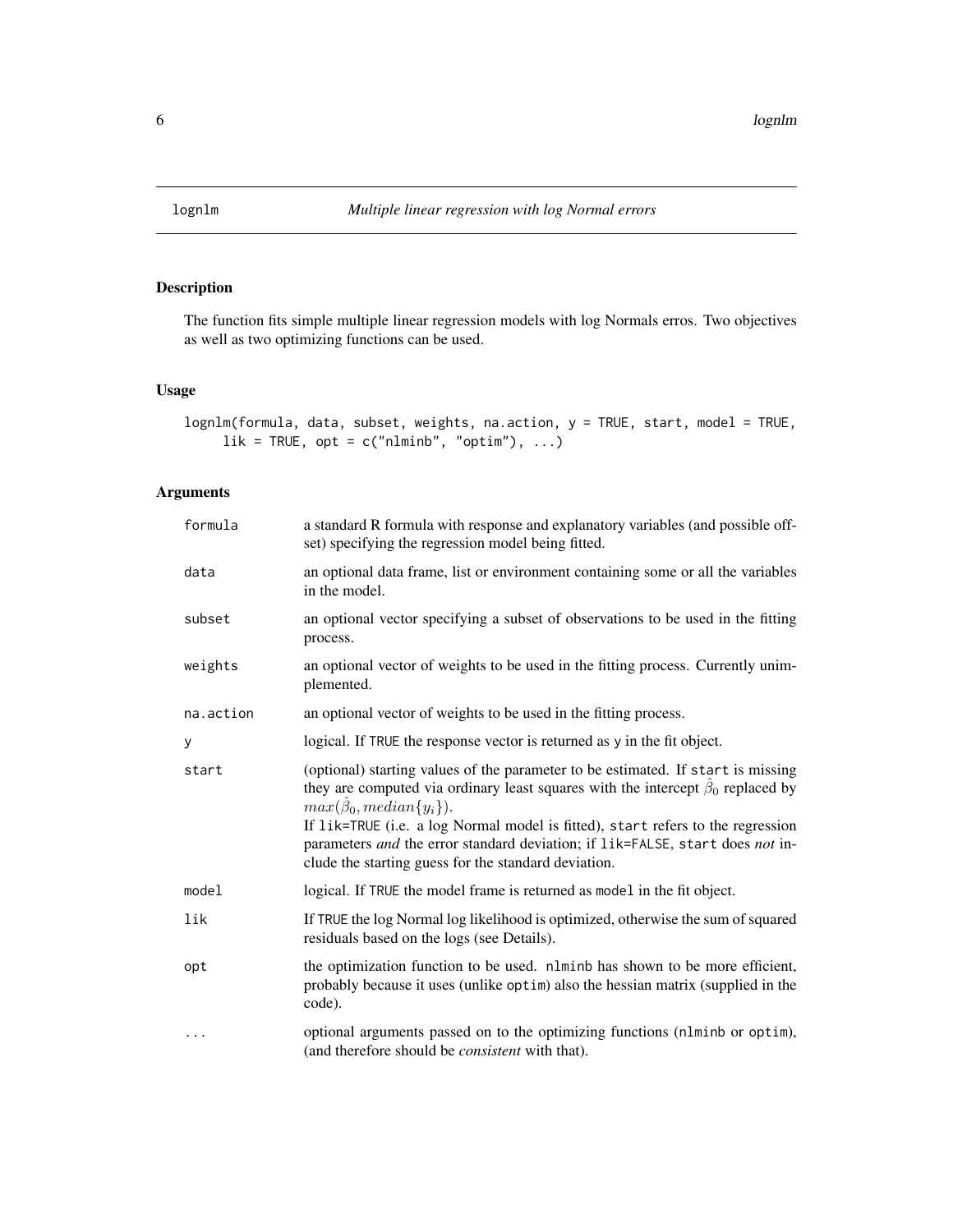#### <span id="page-6-0"></span>lognlm  $\sim$  7

# Details

lognlm fits simple linear regression models with log Normal errors and identity link. Actually two objectives could be used.

If lik=TRUE the usual log Normal likelihood is optimized, otherwise estimation is based on minimization of the following loss function

$$
\sum_i (\log y_i - \log \mu_i)^2
$$

where  $\mu_i = x_i^T \beta$  is the mean function equal to the linear predictor (as an identity link is exploited).

# Value

A list with components

| coefficients   | the regression parameters estimate.                                                                                                        |
|----------------|--------------------------------------------------------------------------------------------------------------------------------------------|
| loglik         | The objective function value, namely the log Normal log likelihood or the sum<br>of the squared 'log residuals' (depending on lik option). |
| s <sub>2</sub> | the error variance estimate.                                                                                                               |
| fitted.values  | the fitted values.                                                                                                                         |
| residuals      | the raw residuals, <i>i.e.</i> 'observed - fitted'.                                                                                        |
| grad           | the gradient at solution.                                                                                                                  |
| hessian        | the hessian matrix at solution.                                                                                                            |
| convergence    | the convergence code coming from the fitter function. 0 means succefull con-<br>vergence.                                                  |
| call           | the matched call.                                                                                                                          |
| У              | the response vector (provided that y=TRUE has been set).                                                                                   |
| opt            | the employed optimizer.                                                                                                                    |
| lik            | logical, indicating if the fit comes from a log Normal likelihood approach.                                                                |
| xlevels        | (only where relevant) a record of the levels of the factors used in fitting.                                                               |
| terms          | the terms object used.                                                                                                                     |
| contrasts      | (only where relevant) the contrasts used.                                                                                                  |
| model          | if requested, i.e. model=TRUE has been set (the default), the model frame used.                                                            |
| offset         | the (possible) offset used.                                                                                                                |

# Author(s)

Vito M.R. Muggeo

# See Also

See also [print.lognlm](#page-8-1) and [summary.lognlm](#page-9-1) to display results.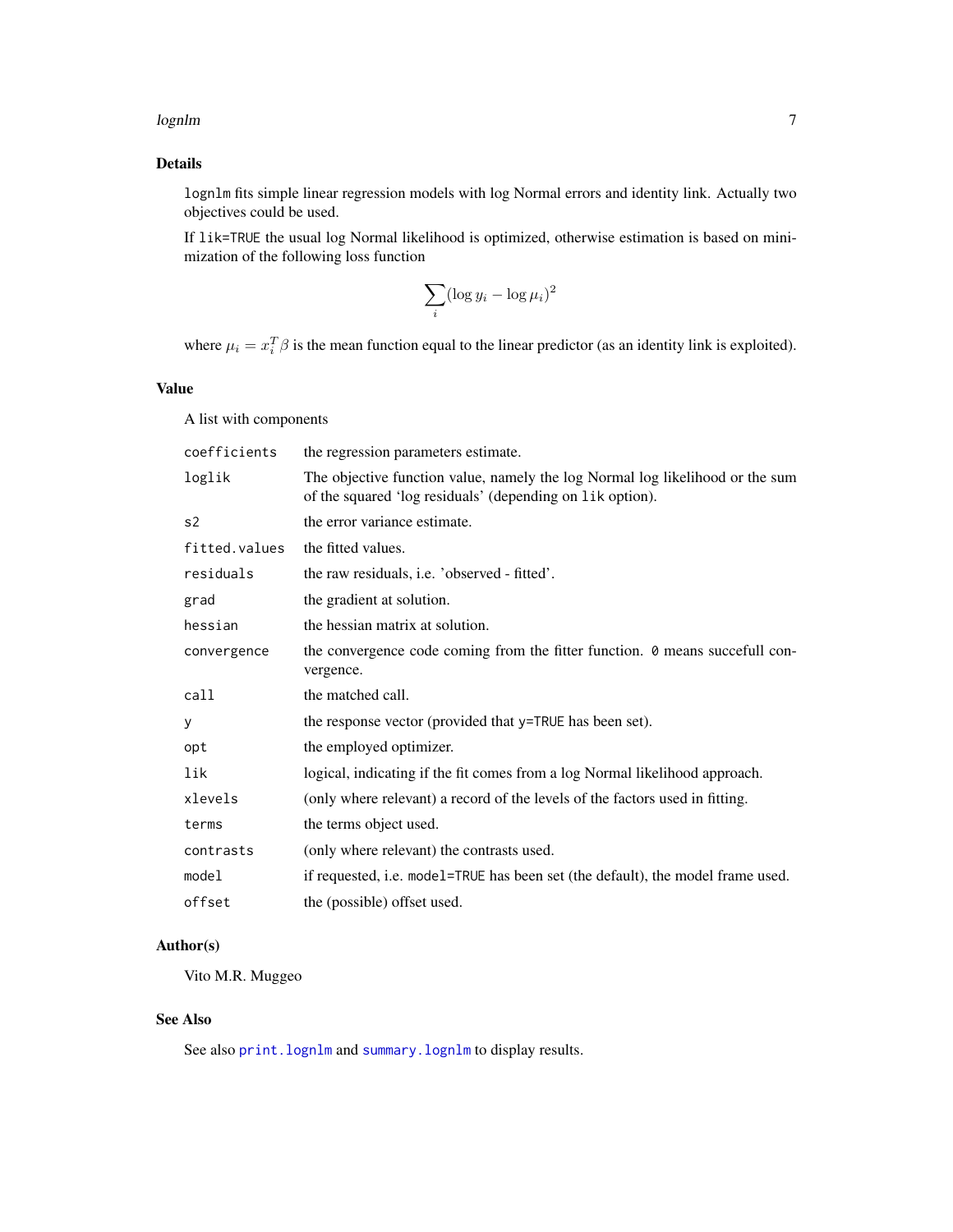# Examples

```
n=200
s = .4set.seed(1234) #just to get reproducible results..
x<-seq(.1,10,l=n) #covariate
mu<- 10+2*x #linear regression function
y<-rlnorm(n, log(mu)-s^2/2, s) #data..
o0<-lm(log(y)~x) #the usual but WRONG model
o<- lognlm(y~x) #fit the 'right' model
plot(x,y)
lines(x, mu, lwd=2)
points(x, exp(fitted(o0)), col=2, type="l", lwd=2)
points(x, fitted(o), col=3, type="l", lwd=2)
legend("topleft", legend=c("true", "lm(log(y)~x)", "lognlm(y~x)"),
    col=c(1,2,3), lwd=2)
#Sometimes people would estimate parameters by minimizing a least square objective
# (i.e. by setting 'lik=FALSE', see Details), wherein data would come from
# Y = mu * exp(ep) where eps~N(\emptyset, s).
y1<-mu*exp(rnorm(n,0,1)) #data..
o1<-lognlm(y1~x, lik=FALSE) #set 'lik=FALSE', see Details
```

| lognlm.fit | The fitter function for log Normal Linear Models |  |  |  |
|------------|--------------------------------------------------|--|--|--|
|------------|--------------------------------------------------|--|--|--|

#### Description

lognlm.fit is called by lognlm to fit log Normal linear regression models. Two optimizing functions can be used, nlminb and optim. This function is not meant to be called by the user directly.

#### Usage

```
lognlm.fit(X, y, par, lik = TRUE, opt = c("nlminb", "optim"), offset=NULL, ...)
```
#### **Arguments**

| $\times$ | design matrix for standard linear terms.                        |
|----------|-----------------------------------------------------------------|
| y        | vector of observations of length n.                             |
| par      | starting values of parameters to be estimated.                  |
| lik      | logical. See lik in lognlm                                      |
| opt      | the optimizing algorithm. Default to nlminb.                    |
| offset   | a possible offset term.                                         |
|          | other arguments to be passed to the optimizer specified in opt. |

<span id="page-7-0"></span>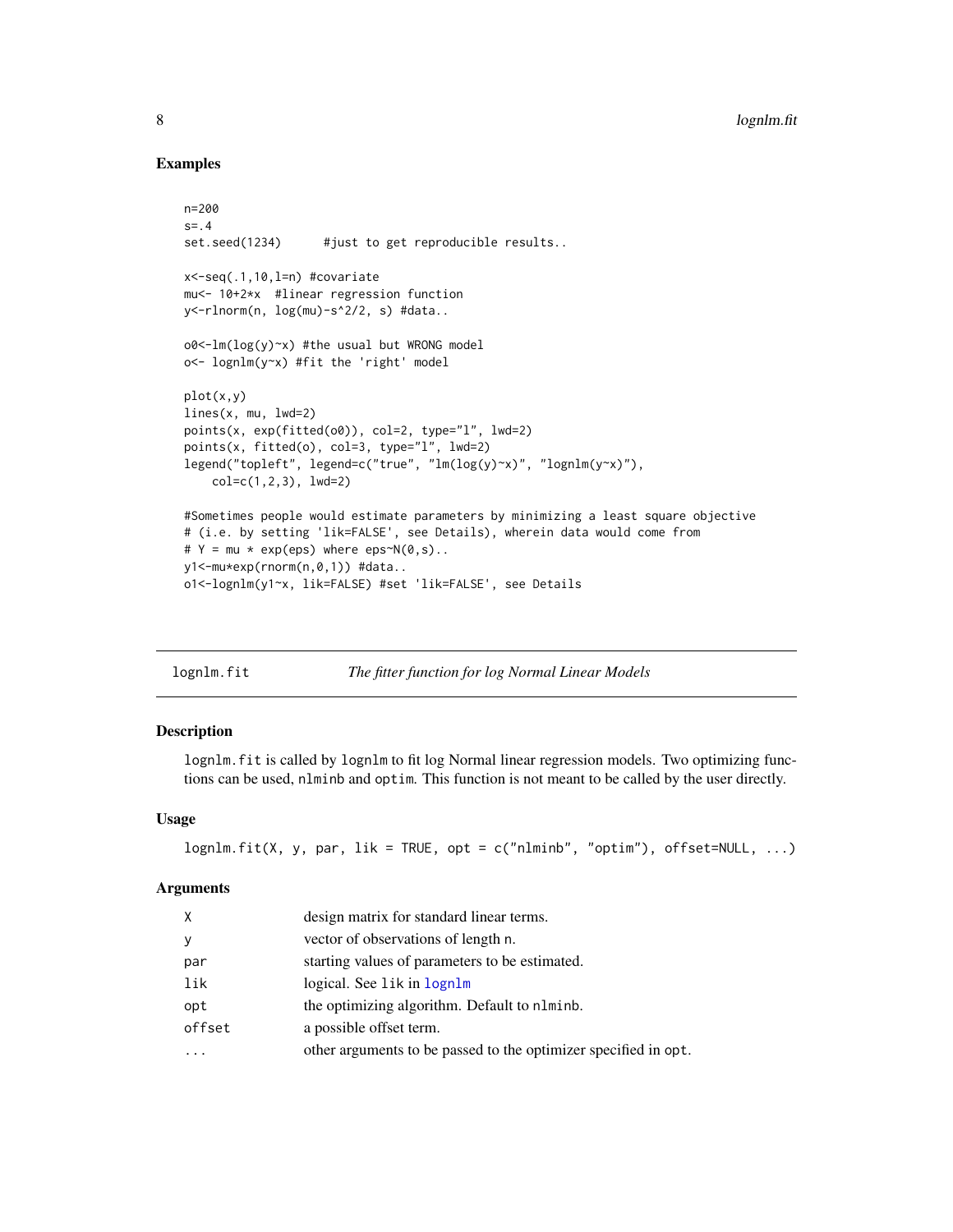# <span id="page-8-0"></span>print.lognlm 9

# Details

See [lognlm](#page-5-1) for more details on the arguments and returned objects.

# Value

A list of fit information

# Note

This function should usually not be used directly by the user.

#### Author(s)

Vito M.R. Muggeo

# See Also

[nlminb](#page-0-0), [optim](#page-0-0), [lognlm](#page-5-1)

# Examples

## See ?lognlm

<span id="page-8-1"></span>print.lognlm *Print method for the lognlm class*

#### Description

Printing the most important feautures of a 'lognlm' model.

#### Usage

```
## S3 method for class 'lognlm'
print(x, digits = max(3L, getOption("digits") - 3L), ...)
```
#### Arguments

| $\times$                | object of class segmented           |
|-------------------------|-------------------------------------|
| digits                  | number of digits to be printed      |
| $\cdot$ $\cdot$ $\cdot$ | arguments passed to other functions |

# Author(s)

Vito M.R. Muggeo

# See Also

[summary.lognlm](#page-9-1), [print.summary.lognlm](#page-9-2)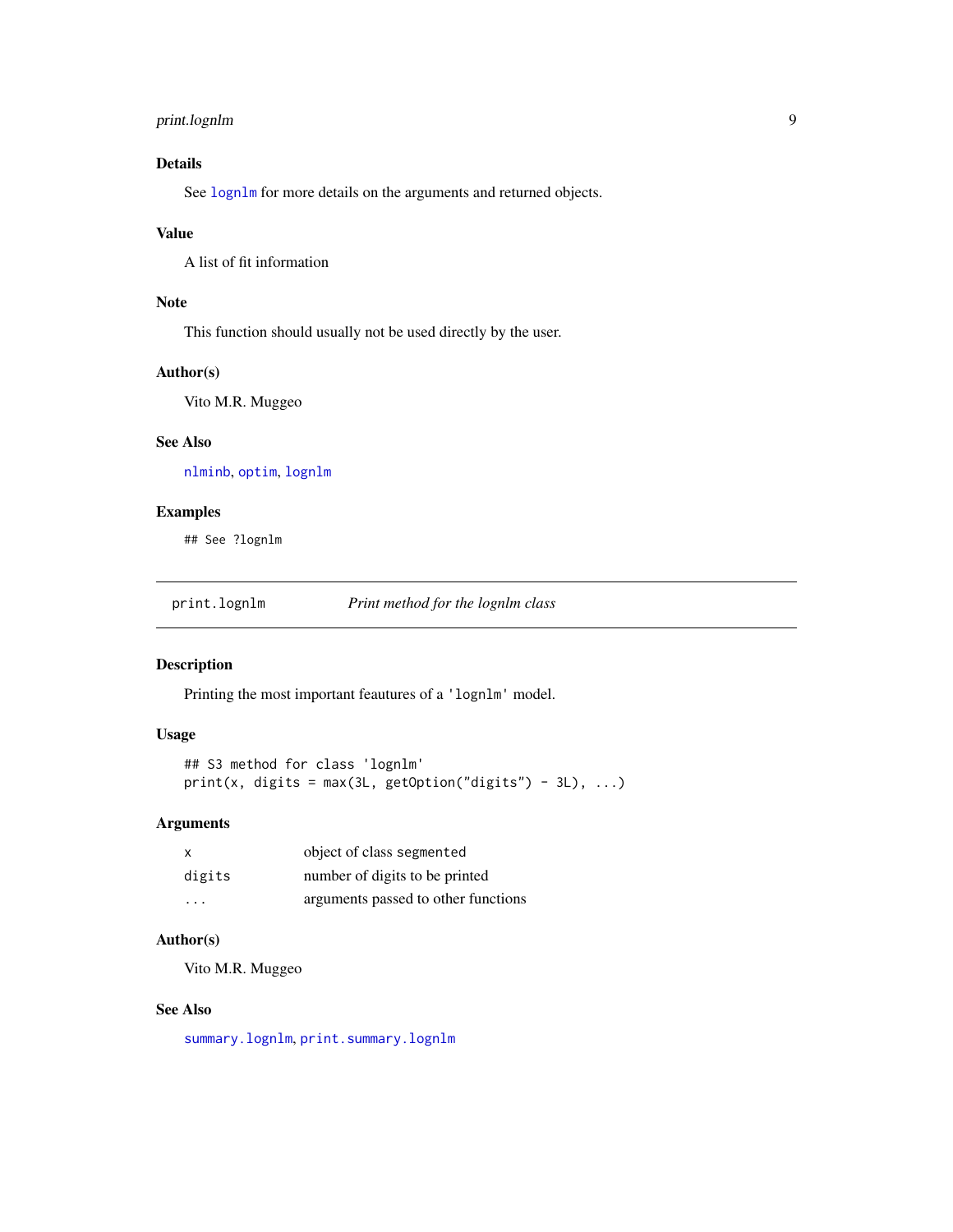<span id="page-9-1"></span><span id="page-9-0"></span>

# <span id="page-9-2"></span>Description

summary method for class lognlm.

#### Usage

```
## S3 method for class 'lognlm'
summary(object, ...)
## S3 method for class 'summary.lognlm'
print(x, digits = max(3L, getOption("digits") - 3L),signif.stars = getOption("show.signif.stars"), ...)
```
#### Arguments

| object       | object of class "lognreg".                                          |
|--------------|---------------------------------------------------------------------|
| X            | a summary. segmented object produced by summary. segmented().       |
| digits       | controls number of digits printed in output.                        |
| signif.stars | logical, should stars be printed on summary tables of coefficients? |
|              | further arguments to be passed to vcov, for instance sandw=TRUE.    |

# Details

These functions compute and print some useful information relevant to "lognlm" fits, including point estimates, standard errors and p-values.

#### Value

A list (similar to one returned by lognlm with additional components, such as the estimate standard errors and corresponding p-values.

# Author(s)

Vito Muggeo

# See Also

See also [lognlm](#page-5-1) and vcov. lognlm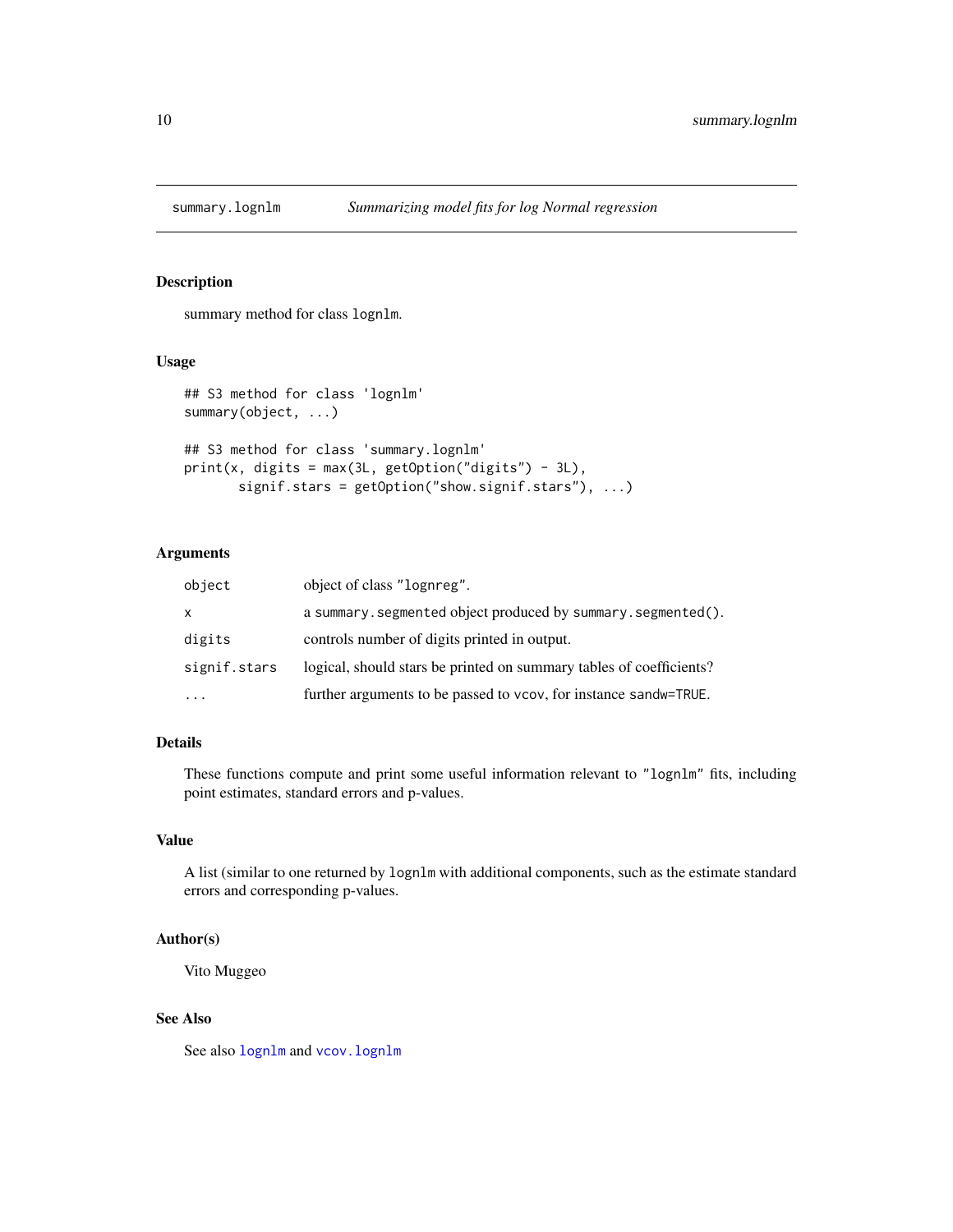# <span id="page-10-0"></span>vcov.lognlm 11

#### Examples

```
## Not run:
n=20
s = .2set.seed(10) #just to get reproducible results..
#covariates
x<-seq(.1,10,l=n)
z<-rnorm(n)
#response
mu<- 10+.5*x- z #linear regression function
y<-rlnorm(n, log(mu)-s^2/2, s) #data..
o<- lognlm(y~x+z) #the model
summary(o, sandw=TRUE)
## End(Not run)
```
#### <span id="page-10-1"></span>vcov.lognlm *Covariance matrix for lognlm fits*

# Description

Computes covariance matrix of parameter estimates from a lognlm fit.

# Usage

```
## S3 method for class 'lognlm'
vcov(object, sandw = FALSE, emp = TRUE, se = FALSE, ...)
```
#### Arguments

| object  | a fitted model object of class "lognlm" returned by lognlm()                                                                                                                               |
|---------|--------------------------------------------------------------------------------------------------------------------------------------------------------------------------------------------|
| sandw   | logical, if TRUE the returned covariance matrix comes from the sandwich for-<br>mula, otherwise it is just the (minus) hessian. Meaningless if object has been<br>obtained with lik=FALSE. |
| emp     | logical; if TRUE (and sandw=TRUE too), the 'meat' (i.e the information matrix) is<br>computed empirically by the outer product of the individual score contributions.                      |
| se      | logical; if TRUE the square root of the elements of the main diagonal are returned<br>(rather than the whole matrix).                                                                      |
| $\cdot$ | additional arguments.                                                                                                                                                                      |

# Details

If object has been obtained via lognlm(.., lik=TRUE) the returned covariance matrix (or standard errors only) refers to regression coefficients *and* the response standard deviation. Otherwise (if lik=FALSE has been set), it includes entries relevant to regression coefficients.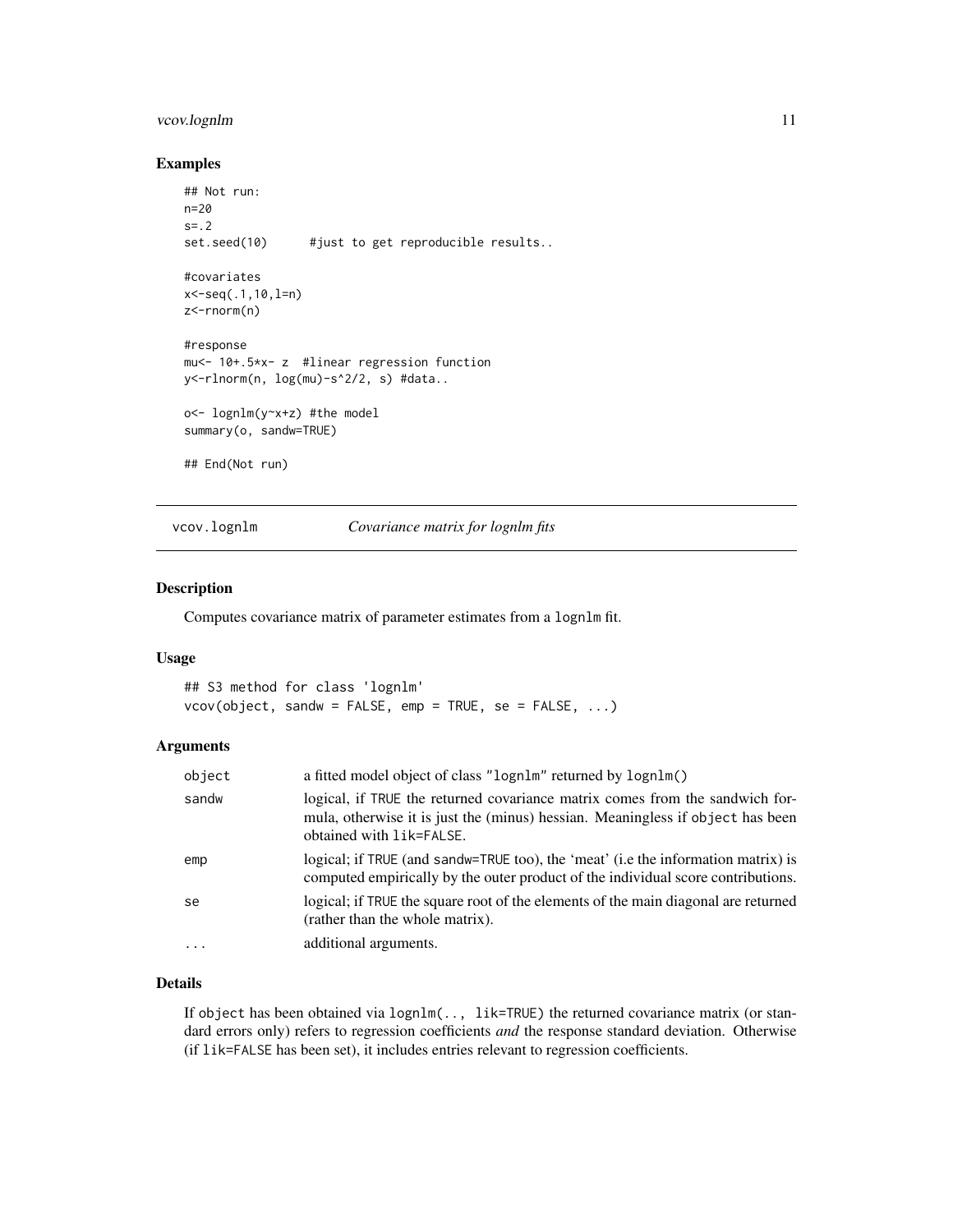# <span id="page-11-0"></span>Value

The variance-covariance matrix of the parameter estimates, if se=FALSE; otherwise the square root of the main diagonal entries.

# Author(s)

Vito Muggeo

### See Also

[lognlm](#page-5-1)

# Examples

n=50 s=.3 set.seed(1515) #just to get reproducible results..

#covariates x<-seq(.1,10,l=n) z<-rnorm(n)

#response mu<- 10+.5\*x- z #linear regression function y<-rlnorm(n, log(mu)-s^2/2, s) #data..

o<- lognlm(y~x+z) #the model vcov(o) #the full covariance matrix vcov(o, se=TRUE, sandw=TRUE) #st.errs only, based on the sandwich formula

o<- lognlm(y~x+z, lik=FALSE) #min. distance estimation vcov(o, se=TRUE) #'sandw=TRUE' is not allowed if the fit has been obtained with 'lik=FALSE'